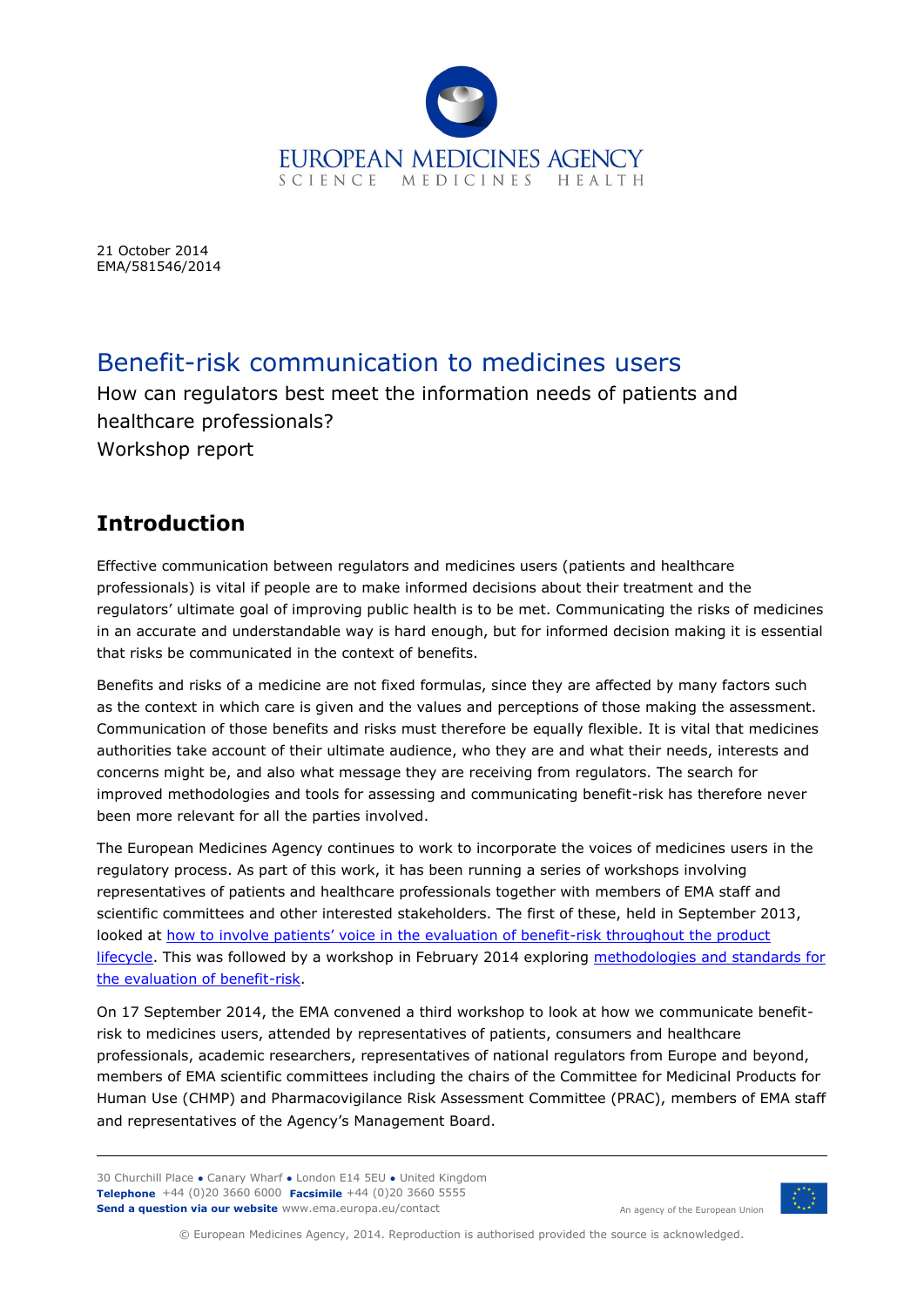The objectives of the workshop were to review current practice in communicating benefit-risk, to examine recent initiatives into how research can help inform best practice, to discuss the role of communications in risk minimisation and to explore how they can aid patients and healthcare professionals in making decisions throughout the therapeutic journey.

## **Helping people make sense of risk**

A considerable body of research now exists in psychology and the social sciences examining the way that people perceive and interpret risk and communications about risk, and how the latter can be framed to help people make better decisions. Professor Wolfgang Gaissmaier of the University of Konstanz gave a keynote presentation to the workshop on how this research can inform and improve benefit-risk communications in the field of healthcare.

Clinical evidence often fails to be properly understood. Statistics can be an educational blind spot, even in well educated people (including healthcare professionals). In addition, the way that the evidence is presented can intentionally or unintentionally bias the perception of effectiveness and risk. Finally, there is a lack of an 'evidence culture' in which people understand how to critically appraise and apply evidence.

Yet it is vital that patients are able to understand the evidence, in order to make informed decisions about their treatment. This is not only because some physicians may themselves have trouble interpreting statistics but because we know that patient preferences may differ from those of healthcare professionals. Simple, transparent representations can help patients and healthcare professionals assess the benefits and harms of treatment and make decisions according to preferences and values.

The presentation explored some of the common causes of interpretation bias in risk communication, and discussed those measures that are likely to cause confusion and the alternatives that research has shown are more readily understandable:

- absolute risks are preferable to relative risks
- giving the reference class for probabilities is important (a 30% probability of an adverse event means that 3 patients in 10 may experience it, not that it occurs 30% of the time) is important
- use of natural frequencies (e.g. the number of study patients with and without a symptom, and the number of each group who have a particular disease) is better than conditional probabilities (the percentage of those with the symptom who do or don't have the disease)
- mortality rates are better understood than survival rates (particularly in the context of screening).

The presentation also discussed the format of communications, including the use of facts boxes for an overview of benefits and harms and the value of graphical representation of numbers in reducing the influence of biases and helping people to digest numbers and achieve healthy behaviours.

In a lively debate, the workshop discussed further examples from personal and professional experience, and noted that in practice benefits and risks can be multidimensional and difficult to represent. New technologies such as tablets and smartphones may offer opportunities to develop more sophisticated ways to prioritise those areas which are of most interest to a particular patient. Participants also raised the question of ways to further improve current medicines labelling, which although it now more clearly quantifies risk, offers little quantification of benefits for the patient.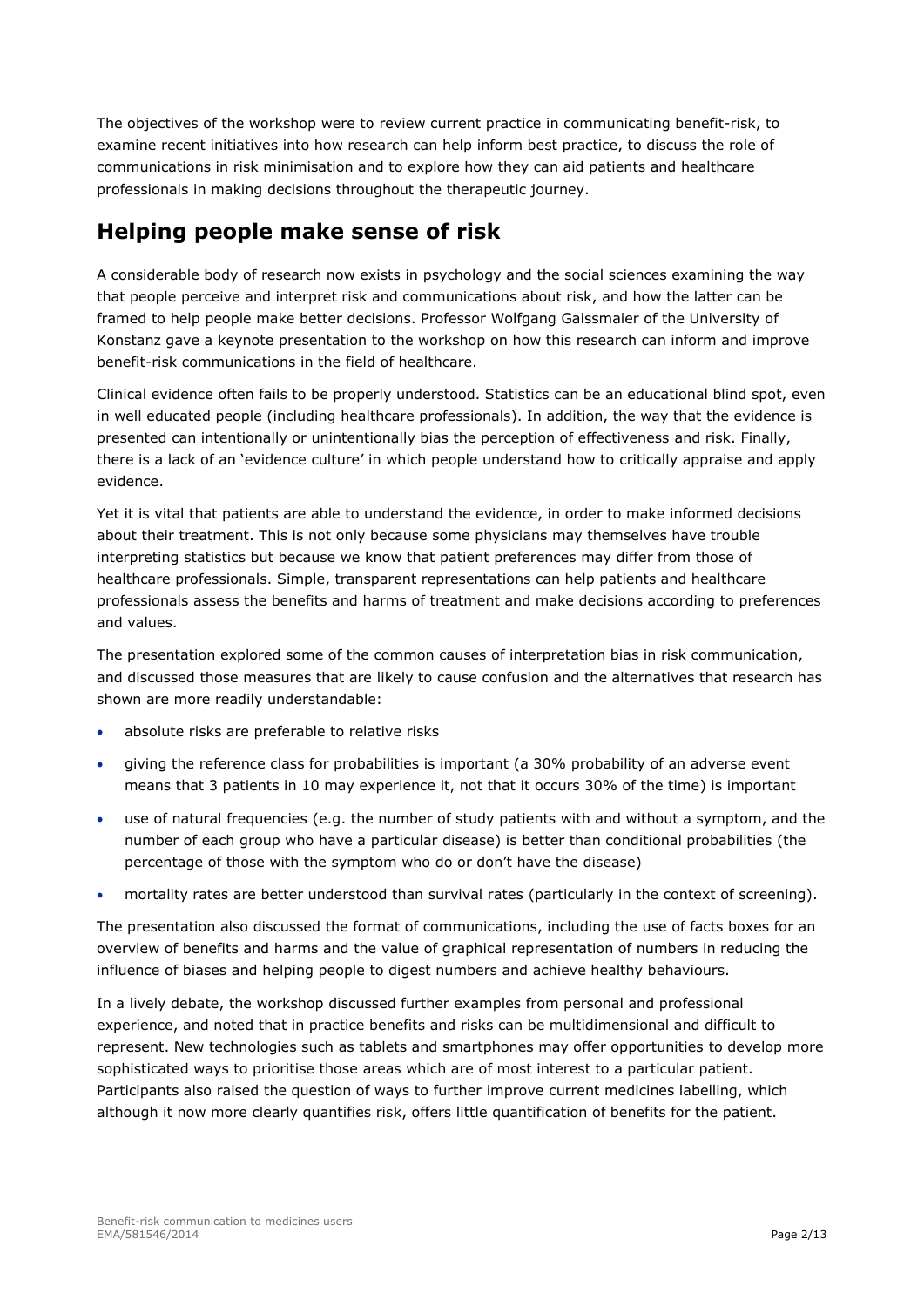## **How the EMA communicates today**

Juan Garcia Burgos and Monica Benstetter of the EMA's Communications Department explained the Agency's current communication processes.

#### *Communicating benefit-risk in the EU regulatory network*

The EMA recognises that good communication describing the risks of medicines in the context of their benefits is a key element and major output of the regulatory process, allowing informed decisions on treatment and contributing to its aim of safe and appropriate medicines use.

Good benefit-risk communication can be considered as being material that is:

- of good quality that is, evidence-based, clear and accurate. The Agency's communications are produced by expert scientific and medical writers, in line with the scientific assessment, and reviewed by the assessors who evaluate the medicine
- unbiased and independent EMA has rigorous procedures to avoid conflict of interest, recognising this as essential to build trust
- timely and up-to-date as well as regular and predictable release of information according to the workcycle of its committees, the EMA seeks to communicate promptly when an issue arises, accepting that this may mean addressing uncertainties since the final outcome may not be known, and recognises the need to update existing information as new data becomes available
- adapted to the target audience the Agency has made progress in adapting its communications to different audiences such as patients and healthcare professionals, although it recognises that more needs to be done. Representatives of these groups contribute by reviewing and user-testing relevant documents. Key information is available in all official EU languages.

In order to ensure that clear consistent messages are given throughout the EU, the EMA co-operates closely with other sources of benefit-risk information in the national regulatory authorities (NCAs) and the European Commission, co-ordinating the publication of safety announcements through its 'Early Notification System'. It was acknowledged that the timelines for such coordination, particularly in the complex language environment of the EU where information often requires translation and localisation, can prove challenging for all parties.

Benefit-risk information on medicines is provided both at the time of authorisation and postauthorisation. The former consists of the *EPAR summary*, which summarises the benefits and risks of the medicine and why it was approved, the *product information* (SmPC aimed at healthcare professionals, package leaflet for patients), public *summaries of the risk management plan* (currently being trialled in a 1-year pilot), and the details of the full scientific evaluation in the form of the *assessment report*. Post-authorisation communication includes updates of these to reflect new indications or contra-indications or other variations to the marketing authorisation, as well as communication on emerging safety issues, e.g. stage-by-stage communication on safety referrals. Importantly, both types of communication involve collaboration with representatives of EU patients, healthcare professionals and consumers, who provide invaluable feedback, and who also play an important role in disseminating the information to their constituencies (although the impact of this on behaviours remains to be measured).

Moving forward, finding the right tools to communicate and evaluate the effectiveness of communications is a key part of the EMA's strategy. The development of a European medicines web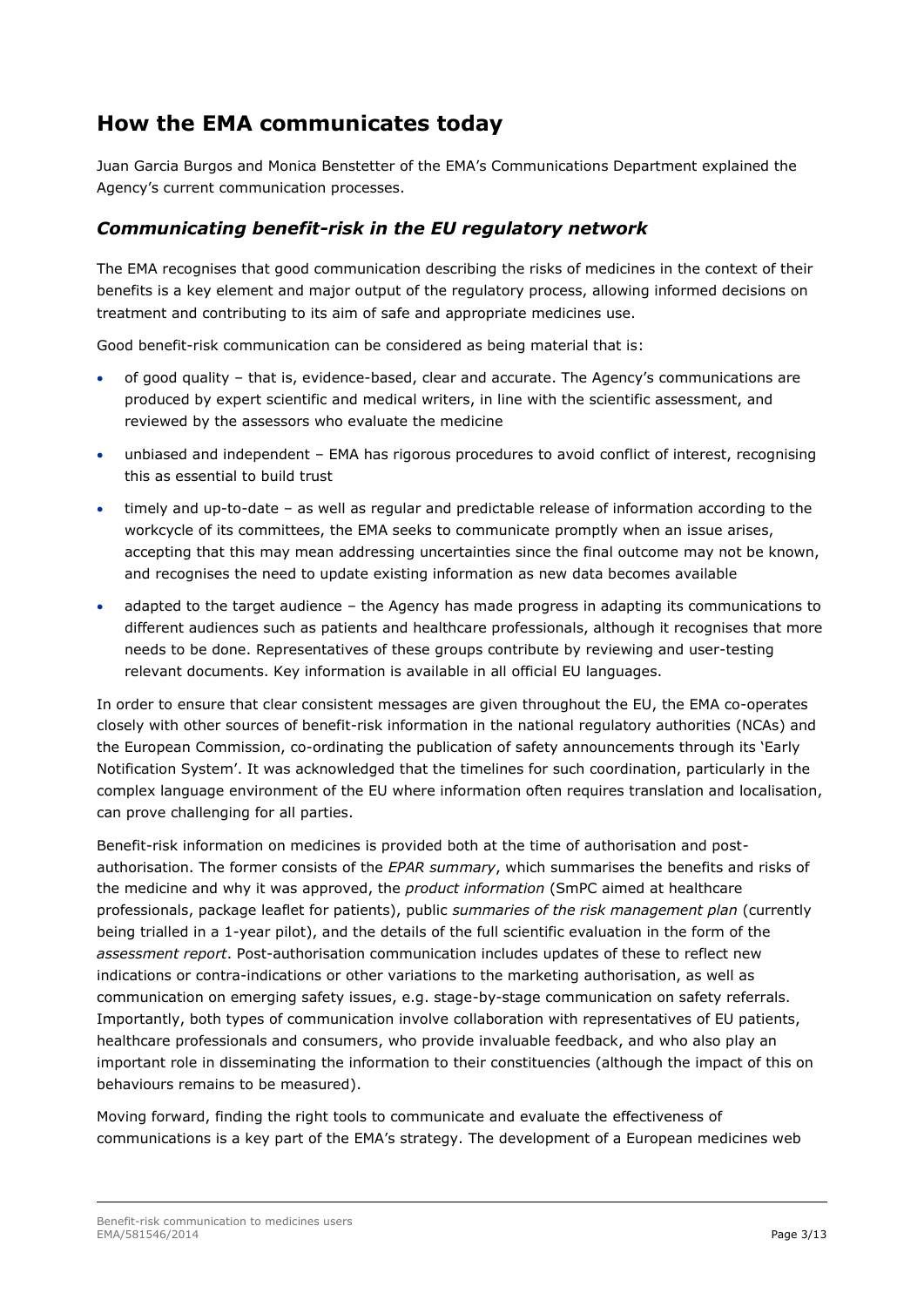portal is keenly anticipated as offering a single point of access for information on authorised medicines to all EU citizens.

#### *Managing communication in media channels*

The EMA disseminates information via three types of media channel:

- self-owned channels the EMA website and various newsletters
- traditional media print, broadcast and online
- social media particularly Twitter and YouTube

The EMA website is the main source of information about the Agency and its activities. It provides access to over 150,000 documents, with about 650 new documents published each month, and is accessed by around 220,000 unique visitors each month. Its aim is to provide high quality content that is clear, consistent, accurate and useful. However, because of the sheer volume of information it provides, it is essential to make that information findable and usable. The EMA recognises that work needs to be done to improve the ease of navigation and the functionality of searching, and this work is ongoing. Because online search engines are consistently rated as having high levels of trust as sources of information, it is also important that information on the website be indexed and readily accessible online.

In dealing with the traditional media, one of the main difficulties is trying to ensuring that messages are transmitted clearly. Media stories may be shaped by many influences, commercial, editorial, and practical, and this can result in communications that are unhelpful to the public health. Nonetheless the third-party scrutiny they provide is important in holding regulators to account and improving public trust, and their role as wide-reaching disseminators of information and opinion formers in civil society offers an opportunity for much broader public engagement and wider broadcasting of important messages. Over 51,000 media stories featuring the EMA appeared between August 2013 and July 2014. Managing media channels requires the Press Office to provide regular, reliable and clear information (including anticipating information needs), providing supporting material that helps make stories engaging, building relationships so that the Agency is seen as a trusted and helpful point of reference, and monitoring and understanding the media landscape so that likely issues of interest can be anticipated and prepared for.

In contrast to the traditional media, whose strengths and weaknesses are well appreciated, the use of social media to communicate benefit-risk is an evolving field and EMA communication strategies in this area are still developing. However, the Agency makes substantial use of its Twitter feed, with a steady increase in number of followers to nearly 13,000 at present. A policy of only including in tweets material that is available on the website allows access to the necessary detail of communications, and Twitter is used to spread knowledge of topics as diverse as new medicines, news releases, agendas and minutes, guidelines, public consultations and events and employment opportunities. Another medium used selectively but with good effect is YouTube, where the EMA has posted videos on topical areas of pharmacovigilance (new legislation, black triangle, orphan medicines) as well as recordings of workshops, conferences and training.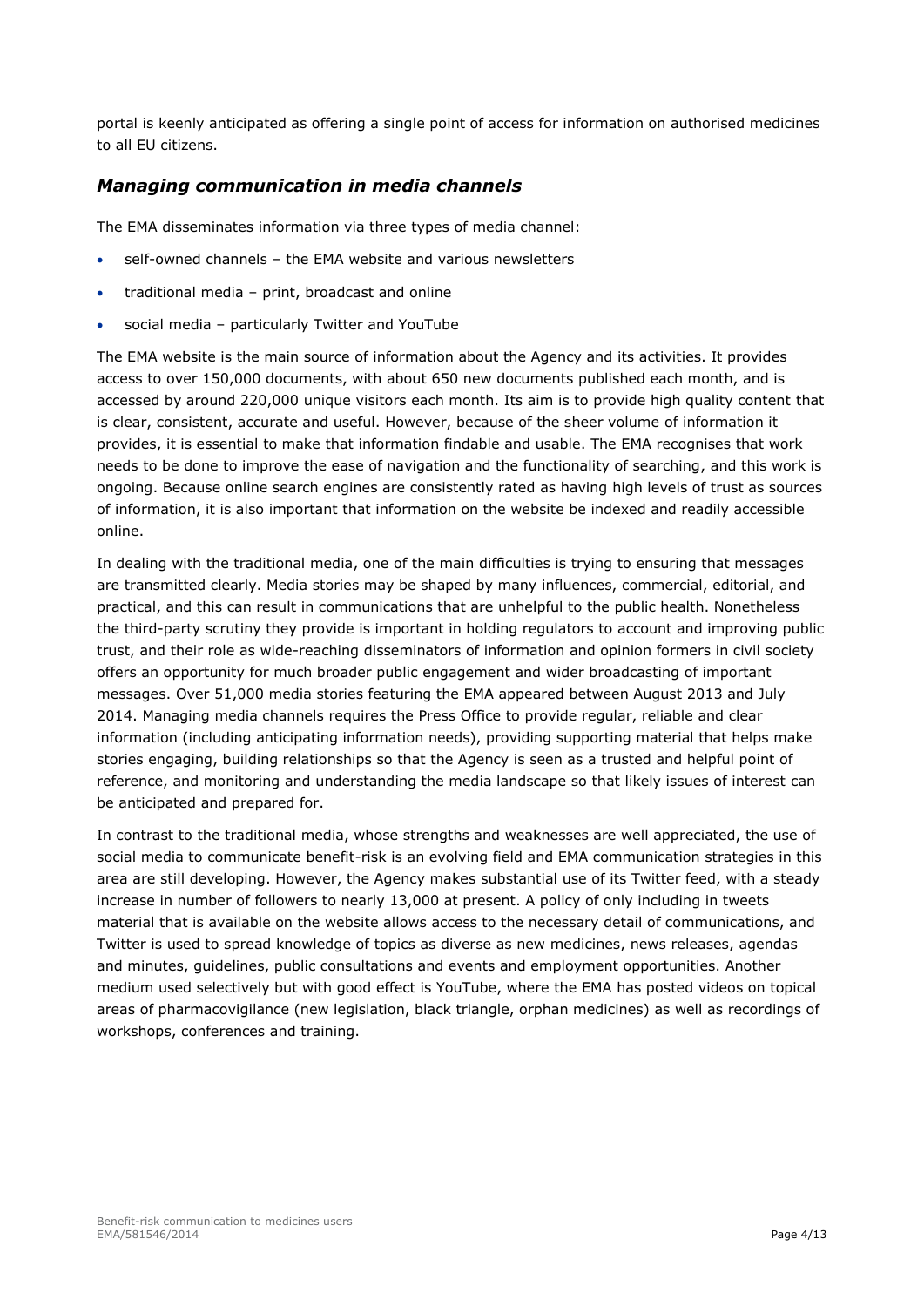## **What can we learn from medicines users?**

#### *The public impact of communication – the example of NSAIDs*

Professor Frederic Bouder of Maastricht University gave the workshop an overview of some of the key findings in decision sciences as they apply to healthcare. Benefit-risk communication in this area operates in a changing environment. A series of high-profile regulatory failures in the 1990s (such as BSE and HIV contamination of blood products) were exacerbated by extensive media dissemination of concerns about the side effects of medicines such as the COX-2 class of anti-inflammatory medicines (NSAIDs) and the diabetes medicine Avandia, some of which led to restrictions and withdrawals of medications from the market

As a result, the communications context has come to emphasise greater stakeholder participation with more consideration of environmental and social values, and to some extent a de-emphasis of the value of science, with scientists seen as just another group of stakeholders. This has been accompanied with more emphasis on transparency and accountability in the regulatory process, with an increased role for the media as 'guardians' of the public interest and a move towards a more precautionary mindset in regulation.

Evidence suggests that the general public is not convinced that regulators or governments are effective in communicating information about medicines – the most trusted health communicators remain general practitioners and pharmacists. The science also shows that drivers of risk perception include various dichotomies including concepts of the natural versus the technological, personal control or autonomy versus lack of these, familiarity versus unfamiliarity and the contrast between high frequency but low consequence risk and low frequency but high consequence risk. Patients often have established views about the risk of various types of medicine which must be taken into account, and the media may act as amplifiers or attenuators of the perception of risk. However, the key variable in how information about benefit-risk is likely to impact is the degree of trust in the source.

Many of these points can be seen in the concerns that arose in the middle of the last decade about the nonsteroidal anti-inflammatory medicines known as COX-2 inhibitors. Originally seen as reducing a serious risk (ulceration and bleeding in the gut), there were a number of high-profile withdrawals and restrictions of these medicines following the emergence of data suggesting an increased risk of effects on the heart and circulation. Intense media coverage led to public scrutiny by politicians and a serious impact on trust in both the pharmaceutical industry and the regulators. Factors that exacerbated the problems in this case included the perception that the manufacturer of the medicine had presented biased evidence and aggressively targeted consumers; whistleblowers suggesting that the regulators should have taken earlier action; and the ambiguity of some communications from the regulator on the size of the risk, which appeared to conflict with the breadth of the action that was actually taken.

The lessons learned should include the need for communications to be based unequivocally on the evidence, and that regulators should be clear about not only benefit and risk, but the balance between conflicting risks. Messages need to be proactive and well articulated, and the level of public trust should be assessed and where necessary important points conveyed in association with more trusted actors.

#### *What can we learn from medicines users? The example of diclofenac*

The practical application of many of the points raised were reviewed in an exercise led by Jane Ahlqvist Rastad of the Swedish Medicines Agency, which examined previous EMA communication about diclofenac.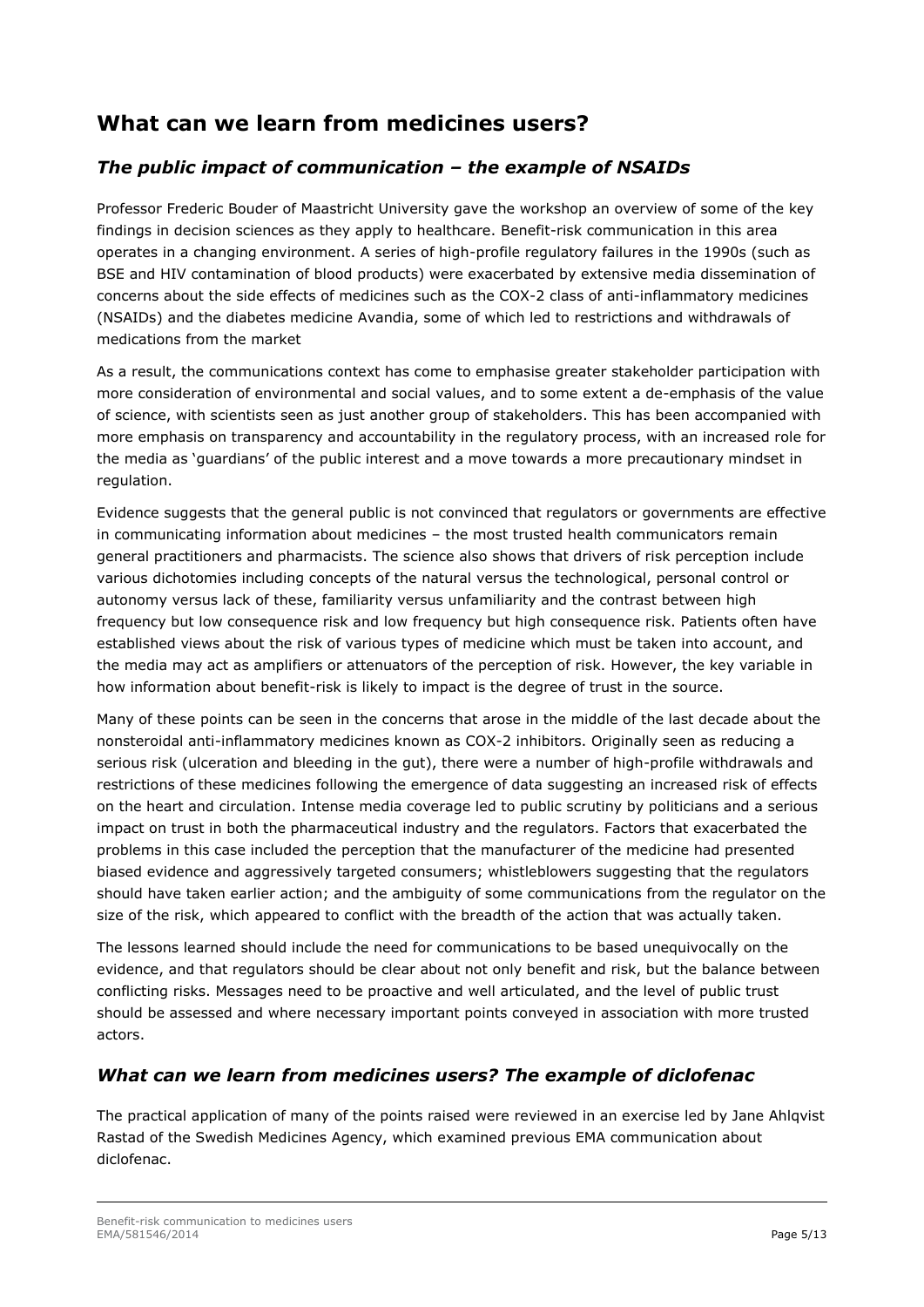This NSAID was the subject of a referral in 2013 which looked at its cardiovascular safety, and made recommendations for amending its product information. The workshop participants examined the EMA public health communication and the Dear Healthcare Professional Communication (DHPC) which were subsequently issued, and considered both the content and presentation of the information, and the way in which in practice this information had been disseminated.

In general the *EMA communication* (which addresses the media, patients and healthcare professionals in a single document) was felt to be rather long and participants suggested that key messages needed to be presented at the start, with less emphasis on the regulatory details. In addition, although the referral specifically considered cardiovascular risks, participants wanted the regulator to provide more contextualised information which gave a picture of the size of the risk relative to the other risks of the medicine and to its benefits, and how these compared with other treatments. This would help to manage risk perception. Despite concerns about length it was also suggested that additional information on benefit and risk for particular subgroups such as pregnant women and the elderly should be included.

The *DHPC* was criticised for an excessive focus on risk, and a lack of a clear explanation of potential mechanisms. The workshop also discussed the need for localisation of the information to take account of differences in the healthcare systems of different member states, although it was acknowledged that this was the role of national competent authorities as part of the translation process.

It was recognised that wider *dissemination of communications* was a joint effort between the EMA and its partner organisations. Not all participants recalled the original communication on diclofenac, and it was stressed that sending information to the right contacts within partner organisations (particularly in smaller patient organisations) was vital to ensure prompt distribution. It was also important that key messages be identified as such, for resource prioritisation. Participants felt that using Eudralink (the EU network's secure email connection) would help ensure that emails were not missed, and it was suggested that other channels for communication, such as Facebook, should be explored. Communications should ideally be in a form that was easy for partner organisations to upload and reuse.

## **Applying research in the field of risk communication**

#### *Research to inform risk communication: drivers of vaccine acceptance or refusal*

In another key presentation, Dr Heidi Larson of the London School of Hygiene and Tropical Medicine, a former chair of the Advocacy Task Force for the Global Alliance for Vaccines and Immunization (GAVI), and now one of the driving forces behind the Vaccine Confidence Project, discussed examples of her research and extensive experience of drivers of vaccine confidence (or vaccine hesitancy) and drew some conclusions of wider relevance for risk communication about other medicines or public health issues.

Recent years seem to have produced an exponential increase in public concerns about the safety of medicines, not least vaccines. Interestingly, however, the reasons for lack of uptake of vaccination today are not substantially different from those reported 100 years ago: a lack of understanding of the principles, a perception that vaccination is unnecessary, concerns about vaccine safety, religious and philosophical objections, or an objection to the compulsory nature of some government-mandated vaccination.

To respond to these concerns it is important that scientists and regulators are honest about what they do and do not know, and do not ignore the dimensions of risk beyond a simple probability of an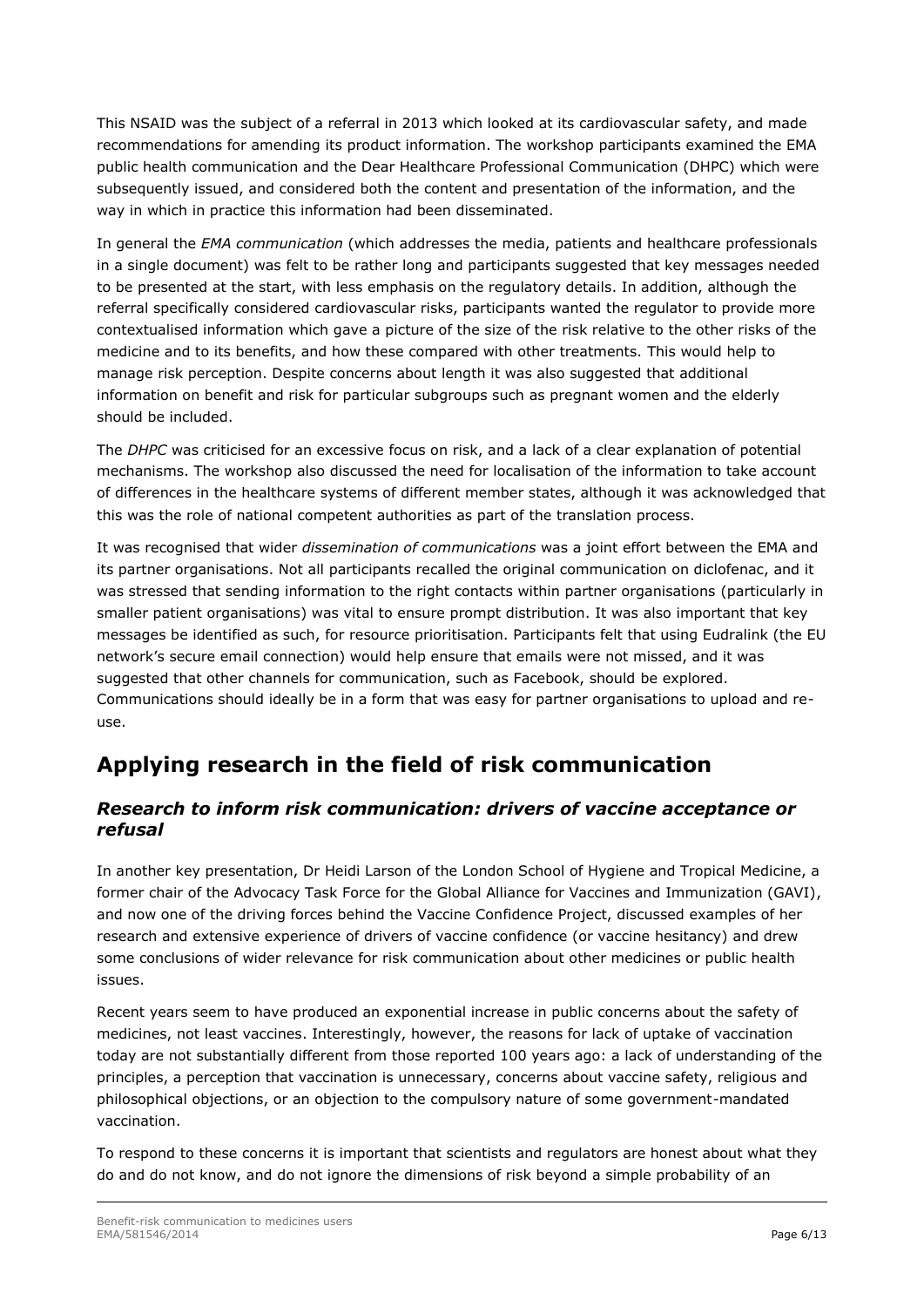adverse effect or the factors that may increase it. Although the scientific focus may well be on the logical, quantifiable aspects of risk, in the social sphere the emotional and perceptual aspects, not to mention the political dimension, may be at least as important, and may conflict with the science.

Even where safety issues are not causally related to a medicine, ignoring negative sentiment that leads to a perception of risk can cause major public health problems. The severe fall in uptake of MMR vaccine following now discredited claims of an association with autism, the problems in Japan with HPV vaccination, and the issues in the Philippines following claims that tetanus vaccines could cause sterility are all real-world examples of this. The problem is particularly acute in today's hyperconnected world in which traditional and social media can act as amplifiers of concerns, creating a 'digital wildfire' that may have consequences not only in widely separated geographical areas but also (since little is lost on the Internet) at widely different times.

Monitoring of public perceptions of vaccine-related risk is therefore very important. This has confirmed that drivers of concern may vary widely between cultures and between individuals, and will change depending on the vaccine and over time. It is important to note that stated reasons for objections may mask other, hidden concerns that can only be teased out by engagement with the communities concerned.

Where a concern exists, it may be impossible or even counterproductive to attempt to change the opinions of those with strong views, but this does not necessarily mean that scientists and regulators should not engage with those views, since it remains eminently possible to persuade undecided individuals. It should be borne in mind that safety is only one of many issues related to medicines use, and that risk communication is only part of the ongoing process of engagement. However, if risk communication is to be effective, the principles cited in the WHO's 2002 World Health Report should be borne in mind, and in particular:

- to establish credibility, it is important to establish trust
- trust can only be generated by openness
- openness requires recognition of uncertainty, where it exists.

Participants went on to discuss ways to manage controversial issues related to medicines safety. It was suggested that healthcare professionals need better training in coping with challenging conversations: it is important that patients feel their concerns have been listened to and not dismissed. There may exist a role in healthcare for specialist communicators, whose job is to listen and explain, thus relieving the burden on other healthcare workers. It was also noted that uncertainties may be hard to explain, since patients often want evidence that there isn't a problem, rather than no evidence that there is one. The role of public hearings in controversial regulatory issues was also discussed, and it was noted that where these are held it is vital that there is clarity of purpose about what they are intended to achieve – they are not always the right tool to generate usable outcomes that can contribute to the regulatory process.

Empathy, respect and understanding remain the key to managing communications about areas of public concern.

#### *Research to inform risk communication: evidence-based guidance for risk communication planning*

Priya Bahri, of the EMA's Best Evidence Development department, expanded on some of the ways that the Agency is currently incorporating evidence on communication of risk into its guidelines. Using the example of the H1N1 influenza pandemic in 2009-10, the Agency had looked at the lessons learned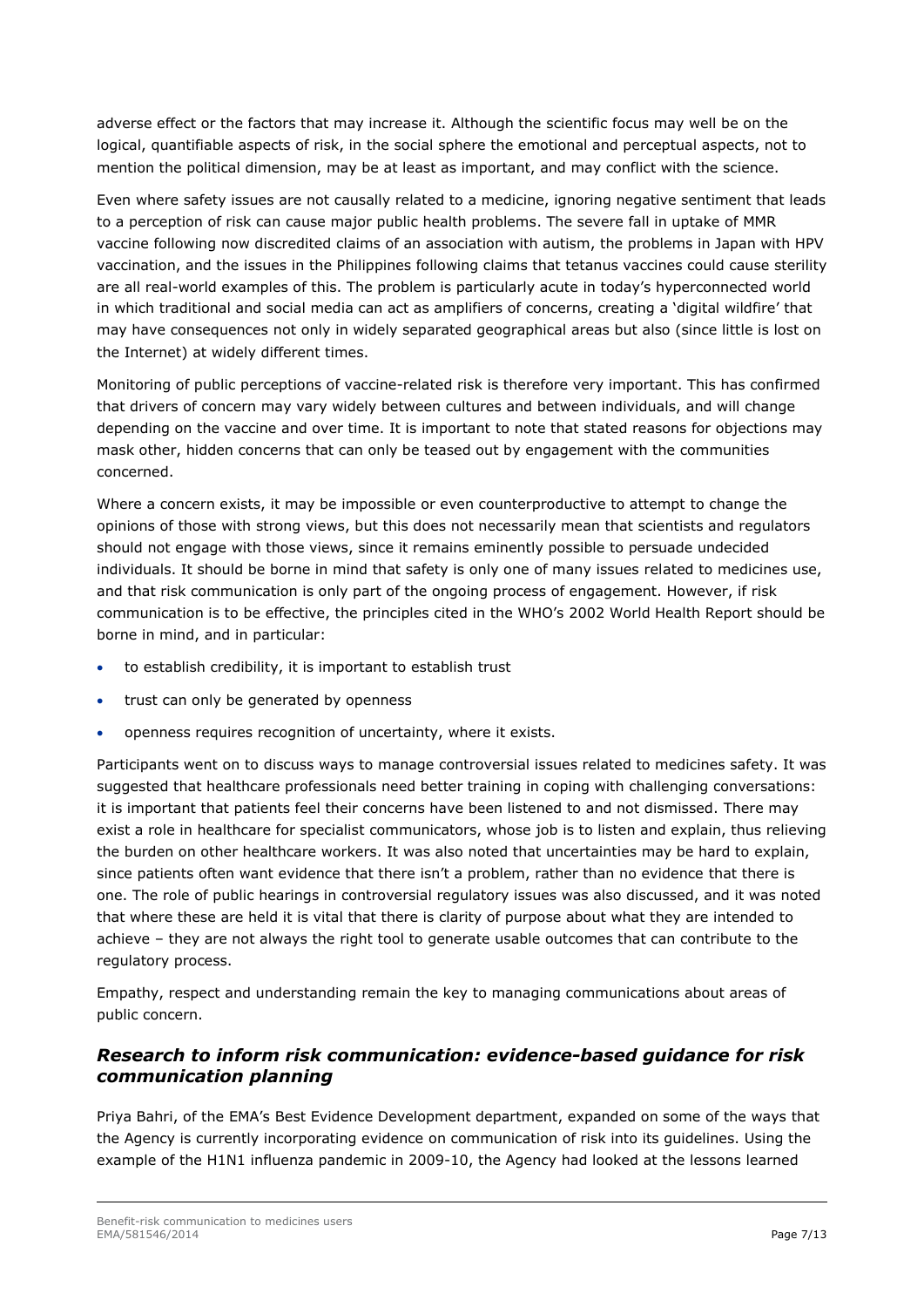from responses to its communications and crisis management plan, and had compared these with the critical issues that could be identified from the evidence base in published literature at the time. This exercise had found that the issues identified were similar, suggesting that applying current research findings can usefully support planning of communications interventions.

The EU good pharmacovigilance practice (GVP) guideline on vaccines takes account of this, and includes guidance on communication. Notably, it recommends that planning for communication should be an integral part of the process of risk assessment and management, and thus incorporated from the very beginning. The guideline also recommends:

- public accountability, addressing concerns raised by the public by communicating proactively
- careful explanation, in public-friendly language, of technical concepts
- appropriate advice to healthcare professionals, supporting their management of specific concerns in vulnerable subgroups
- planning for communication needs related to topics such as excipients, residues, and individuals with specific conditions
- monitoring the media and the effect of communication, and tailoring responses accordingly.

Similar guidance is being included in the updated guideline on pharmacovigilance for medicines used in paediatrics, which will consider the special communication needs and concerns of children and adolescents, and the possibility that different communication channels may be needed to address their preferences.

The Agency is committed to a learning cycle of improvement and continued evidence development. Communication guidance is increasingly being built in to future guidelines and GVP updates and such practical guidance needs to be informed by research, from the social and communications sciences as well as from pharmacoepidemiology. Applying guidance and then evaluating the resultant effectiveness of communications will allow opportunities to learn and develop evidence for the best communications options in the future. In this context, advocacy for research and stakeholder collaboration is vital.

## **How do regulators respond to the challenges?**

Participants in the workshop included members of the EMA's two main scientific committees, the Committee for Medicinal Products for Human Use (CHMP) and the Pharmacovigilance Risk Assessment Committee (PRAC), including the Chairs of both committees, who were able to give their perspective on the challenges.

#### *Safety communications from PRAC: current approaches, future challenges*

The mandate of PRAC is to deal with issues of the safety of medicines, and this naturally includes benefit-risk communication.

Dr June Raine, Chair of the PRAC, explained that the committee is acutely conscious of the value and potential impact of communication as one of its tools for risk minimisation. The PRAC includes members with expertise in communication, and collaborates closely with EMA communications experts responsible for drafting these documents in order to achieve the best possible outcomes. One difficulty is that because PRAC recommendations are part of an ongoing European regulatory process, communication must be designed to evolve as further steps take place. PRAC also advises on communication at a national level and often works closely with the clinicians and experts who are responsible for identifying and triggering safety concerns.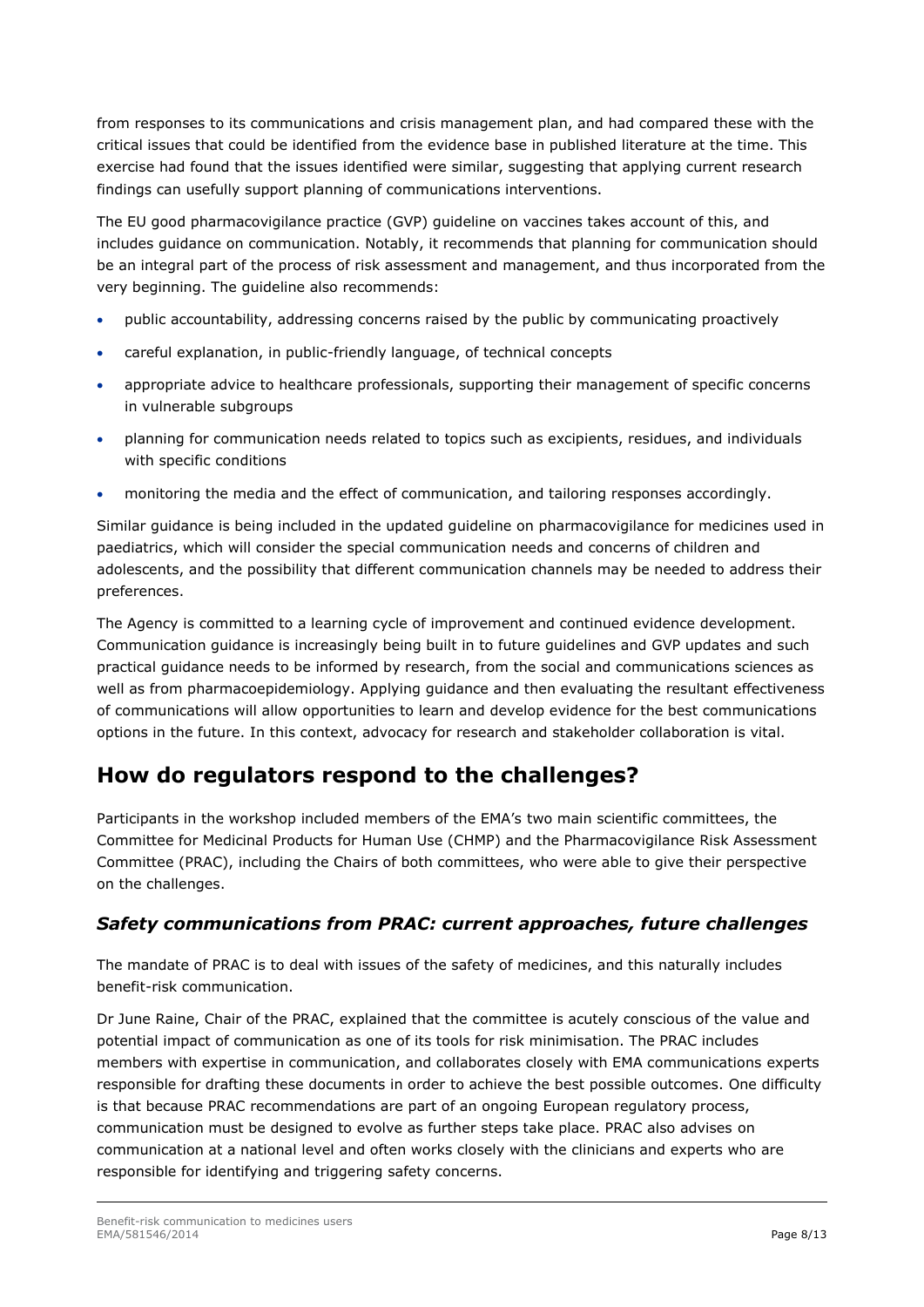The general principles that PRAC tries to incorporate in safety communication, very much in-line with key points made throughout the workshop, are:

- clarity about the evidence
- clarity about the uncertainties, and how they are being addressed
- explanation of the therapeutic context
- understanding of the views of medicines users (PRAC includes in its membership representatives of both patients and healthcare professionals, whose input is important in this regard).

As the committee has gained experience, it has also looked at ways of strengthening and improving its communications. This has involved learning from experience, and feeding back the lessons learned into practice; participating in research and fostering links with research communities, in order to ensure that it takes best account of the scientific evidence; fostering public understanding of decision making, for example in the work to encourage side-effect reporting; and monitoring the effects of communications as an integral part of the package of risk minimisation measures.

Challenges for the future will be to maintain the process of continuous learning and improvement, and to try to achieve the right balance between information about the risks (which is naturally the PRAC's focus) and information about the benefits of a medicine. This is made more difficult for regulators by concerns that they should not be seen to promote one medicine over another, but there is a clear appetite from medicines users for such contextualisation of safety information, to which we must respond. Another challenge is trying to reach the right audience for safety information, or at least understanding the extent to which that is possible. Finally, research is needed to evaluate the impact of the PRAC's communications.

The output of the workshop will have the potential for significant leadership and influence over future progress in improving benefit risk communication.

#### *Strengthening national collaboration in risk communication- the SCOPE project*

The SCOPE (Strengthening Collaboration for Operating Pharmacovigilance in Europe) Joint Action is a project jointly funded by the EU and Member States which aims to gather information and expertise on how regulators in member states run their national pharmacovigilance (medicines safety) systems. Using this information, SCOPE will develop and deliver guidance, training in key aspects of pharmacovigilance, and tools and templates to support best practice. SCOPE comprises several work packages, of which one, WP6, focuses on risk communication.

Dr Dolores Montero, a member of the PRAC and the head of the Pharmacovigilance and Pharmacoepidemiology Division of the Spanish Agency on Medicines and Medical Devices (AEMPS) discussed the aims, progress and expected outputs of this work package.

The main aims are to audit the way that national medicines regulators are currently communicating , and to carry out research to assess the impact of their risk communications and the effectiveness of different methods. Analysis of the results of these two topics will allow conclusions to be drawn about what worked best in particular circumstances, and the creation of a toolkit of communication options that can be employed by regulators. It will also provide the basis of a forum for improving ongoing collaboration between regulators in Europe.

Once a toolkit has been developed it is envisaged that appropriately tailored training workshops will take place to help communicate the options available and share examples of best practice, followed by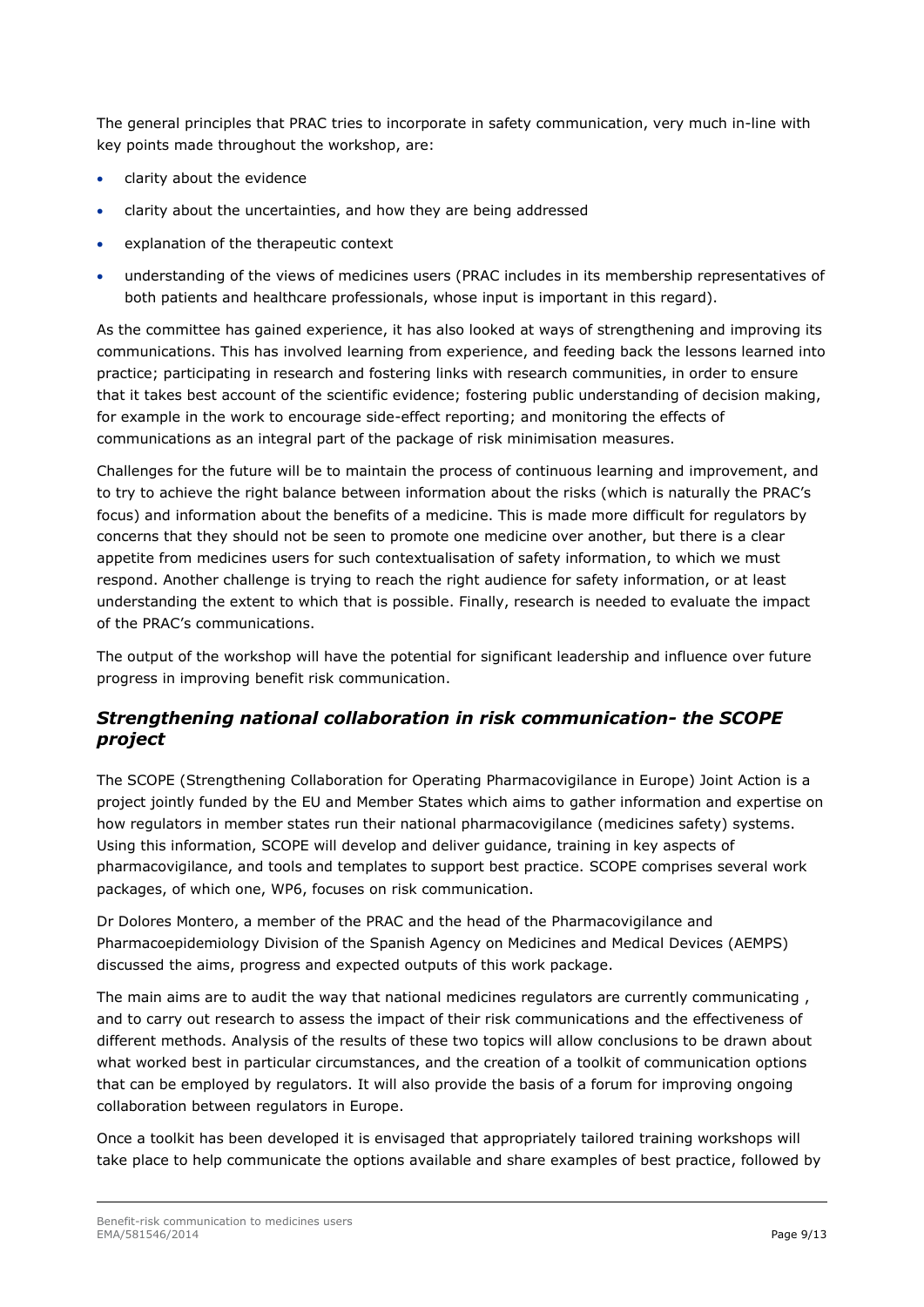a workshop to involve interested parties including not only communications staff from the national agencies but also representatives of healthcare professionals, patients, consumers and the media and wider civil society.

The work package will also contribute towards ongoing work on the development of medicines web portals. These are increasingly important as a means of providing and disseminating reliable, evaluated information on medicines to healthcare professionals and the general public. The intention is to scope the design requirements and needs that such a portal needs to fulfil, and develop guidance for the internal preparation of safety information for publication on a web portal, and for co-ordination of the way information is presented on such portals throughout the EU network, to ensure a consistent experience for users.

#### *Looking forward: better communications for better healthcare decisions*

The final presentation of the workshop, by Monika Benstetter and Juan Garcia Burgos of the EMA, outlined the Agency's current thinking on the ways in which it hopes to develop its communications going forward.

The environment in which such communications take place is a challenging one, in which public institutions are held up to ever closer scrutiny, reflecting the erosion of public trust, the drive for transparency, and sometimes unrealistic expectations driven by a lack of engagement and a relatively low level of scientific literacy. In addition, they must compete for attention with a flood of information (of varying degrees of reliability) transmitted via a plethora of channels

The ultimate aim of the EMA's benefit-risk communication is to support patients and healthcare professionals in coming to informed decisions together about patient treatment. To help achieve this, the Agency seeks to:

- improve the tailoring of communications on benefit-risk to patients and healthcare professionals
- look for new communication opportunities in a fast-changing environment
- ensure that messages are used and contribute to improved healthcare

In order to do this, the EMA is actively seeking ways to measure the effectiveness of its benefit risk communication. This is a challenging area: some research is available in relation to DHPCs, and the results of the research from the SCOPE WP6 are eagerly awaited, but much more is needed. To this end, the Agency proposes to identify a list of indicators for impact of public health communications, including how well messages are understood and reflected in media coverage, systematic measurement of their dissemination by concerned organisations, the degree to which they are incorporated in subsequent communications by national regulators, and the amount of social media activity they generate. By collecting and reporting on these indicators in a structured way it is hoped to complement research using other tools such as questionnaires to users, allowing proper analysis of impact and subsequent adaptation of communication practices and tools.

The Agency also recognises the importance of better understanding its audiences, and the potential difference between those it wishes to reach, and those people it is actually able to reach. In order to improve dissemination of communications the Agency relies on the same collaborative approach which informs its other activities, working closely with the EU regulatory network, patients' and healthcare professionals' organisations, and the media so they can not only act as amplifiers of relevant healthcare messages, but also contribute to making them more relevant to their audience.

One aspect that limits the reach of the EMA's communications is the EU's complex language environment. This is one area in which collaboration with the national regulatory agencies is vital, since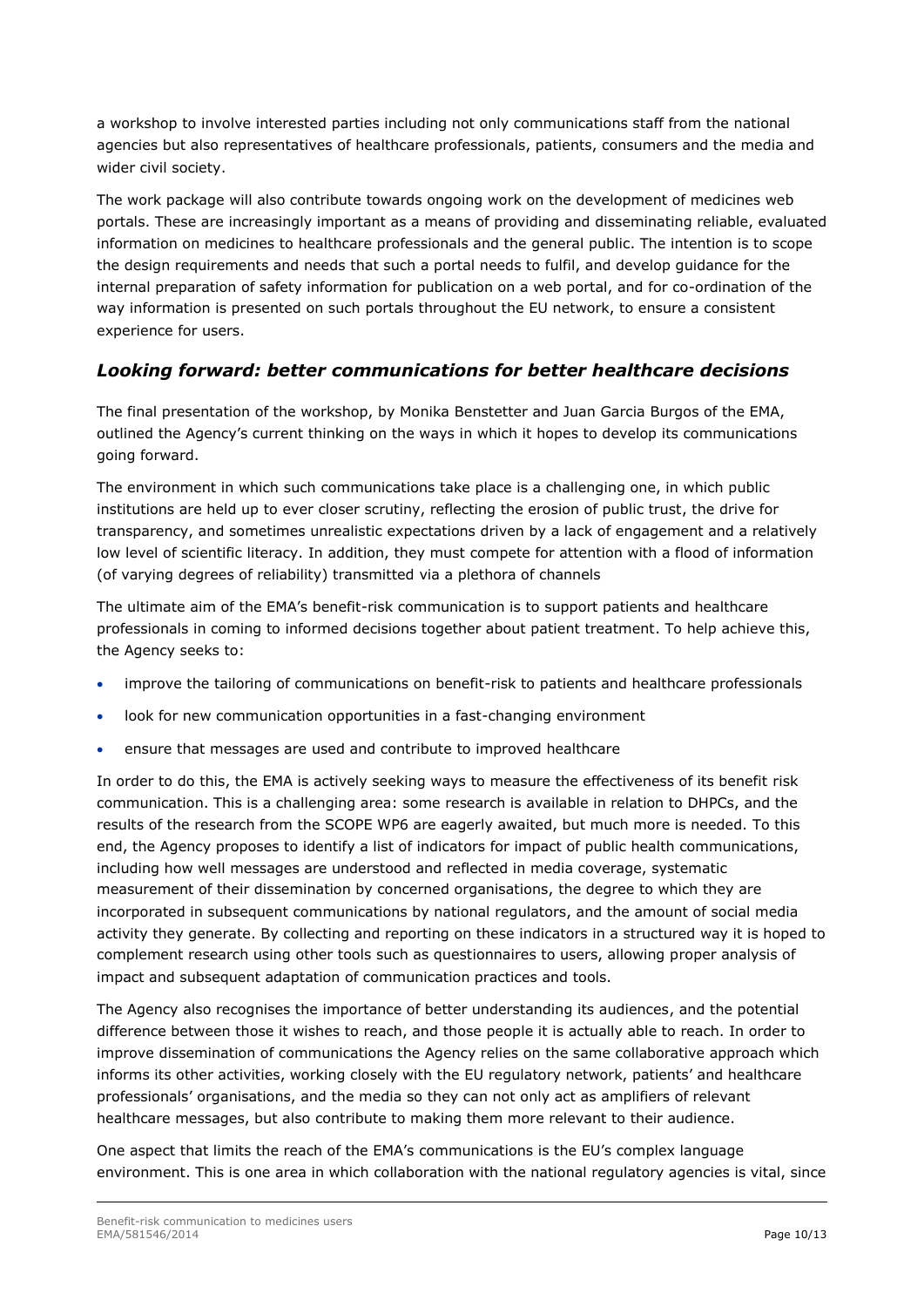they are best placed to ensure localisation of key messages and help them penetrate beyond the immediate range of the EMA's core stakeholder groups.

It is also acknowledged that messages must be tailored to particular audiences, allowing people to access different levels of information depending on their backgrounds and degree of engagement. Using appropriate channels and tools for dissemination of the information is vital in this regard, and the Agency is committed to continuing to explore new technologies and modes such as smartphone apps and a greater engagement with social media. Furthermore, the ongoing work to develop a European medicines portal opens the vista of a 'one-stop shop' for medicines information.

Beyond their immediate message, the EMA's communications and its close collaboration with partner organisations also serve an educational function in building public knowledge of medicines development and regulation. This includes being prepared to communicate about uncertainty. The Agency is moving towards earlier communication when safety issues arise (for example, at the start of a referral), but it is recognised that this means being prepared to communicate in situations where there is uncertainty about the outcomes, and where conclusions and available evidence may change. Explaining this, and being prepared to allow the public to see the limitations of regulation, is, as recognised by other participants in the workshop, an important step in building trust.

### **Conclusions**

Dr Tomas Salmonson, Chair of the CHMP, summed up his own responses to the topics covered in the workshop, which had been an illustration of the depth of expertise available, both within the EMA and the organisations with which it works, and in academia and the wider world on whose knowledge the scientific committees so often call. Amongst the points to which he drew attention were:

- the clear differences between communication needs at the time of approval of a new medicine, and those post-approval, through the later stages of the medicine's lifecycle. Giving a balanced, indepth assessment of benefit and risk would always be easier at approval, precisely because the process involved a detailed and structured assessment of both;
- transparency and communication were not the same thing, although they go hand in hand;
- information on the benefits of medicines may not be as well or as often revised as that relating to risks. There was a clear desire for better communication on benefits, an area which regulators had tended to handle poorly and where there was a need for improvement. However, it was legitimate to ask if perspectives on benefit varied between groups and individuals, as had been shown with perspectives about risk. Overestimating benefits could lead to the acceptance of unreasonable levels of risk;
- work being carried out by the CHMP to represent benefit-risk information as effects tables in their assessments offered a possible way forward. It might be possible to develop and individualise these so that the benefits and risks of particular importance to the patient could be represented;
- the issues which needed to be communicated in real-life situations were often complex and multifactorial, and in the case of safety communications might be driven by a need to communicate within a short time-frame and against the viral spread of competing messages (memorably described by Dr Larson as 'digital wildfires'). This made communication difficult, especially when there were uncertainties that had to be conveyed;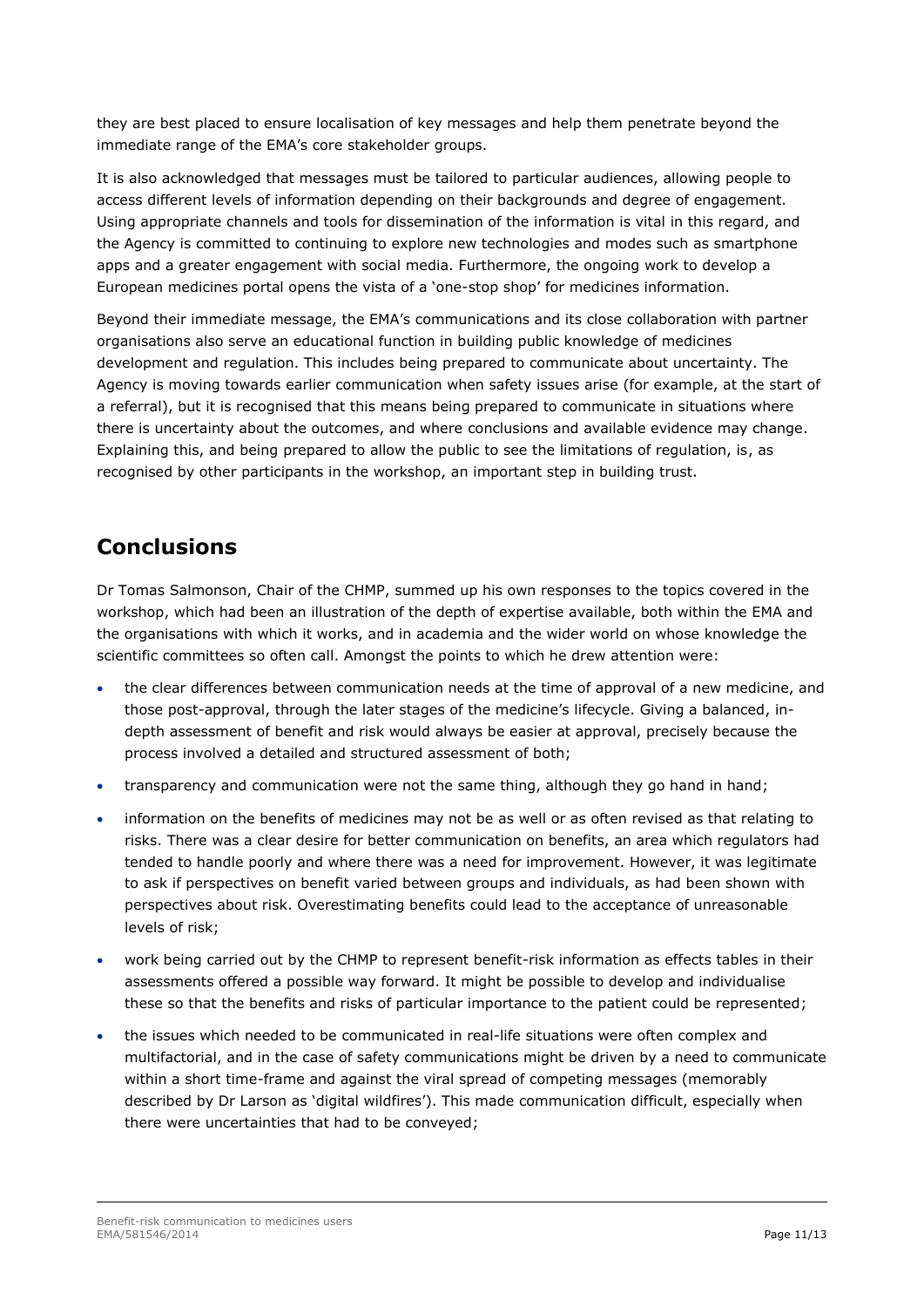- trust was therefore paramount regulators had to strive to build it, by communicating accurately and transparently, and by working with others in whom patients and the wider public placed greater trust;
- a networked approach, pooling the strengths and knowledge of European and national regulators, patient representatives, and public health workers of all kinds was essential if key messages were to reach their targets.

#### *Next steps*

Isabelle Moulon of the EMA's Patients and Healthcare Professionals Department concluded on the next steps.

- Regulators had heard, loudly and clearly, the need to incorporate the views of those most affected when assessing and communicating the benefits and risks of medicines.
- The next challenge was to understand how best to incorporate research outcomes into those communications, as part of a process of continuous improvement.
- There was much work to do in understanding how to carry this out, and the best formats remained to be established, but the EMA would continue to work closely with the Healthcare Professionals Working Party (HCPWP) and the Patient and Consumer Organisations Working Party (PCWP) in future development, as well as inviting the national medicines regulators to participate via the EU regulatory network.
- A report detailing the topics and outcomes of the workshop would be published by the EMA, along with the presentations seen by the participants. In addition, an audiovisual recording of the workshop would be made available.
- Thanks were due to the participants and to the day's outstanding speakers for contributing to the ongoing work of better communication about the benefits and risks of medicines, so that medicines users could make the best choices about their treatment

The participants also expressed their view that the workshop had been extremely valuable. Dr Almath Spooner of the Irish Health Products Regulatory Authority, vice-chair of the PRAC, expressed a widely shared view that the output of the workshop and the established partnership approach will be important enablers for the EMA (and its Committees) in their vision of becoming a trusted and relevant source of authoritative information on the benefit and risks of medicines.

## **Further information**

Chakraborty S, Bouder F. The future of risk communication and the role of the pharmaceutical industry. [Curr Drug Saf. 2013 Feb;8:4-10.](http://www.ncbi.nlm.nih.gov/pubmed/23656442)

EMA guidelines on good pharmacovigilance practices (GVP):

http://www.ema.europa.eu/ema/index.jsp?curl=pages/regulation/document\_listing/document\_listing [000345.jsp&mid=WC0b01ac058058f32c](http://www.ema.europa.eu/ema/index.jsp?curl=pages/regulation/document_listing/document_listing_000345.jsp&mid=WC0b01ac058058f32c)

Gaissmaier, W. Risk communication: why we need understandable information. [Way Ahead 2011; 15:](http://www.mstrust.org.uk/professionals/information/wayahead/articles/15032011_05.jsp) [10-12.](http://www.mstrust.org.uk/professionals/information/wayahead/articles/15032011_05.jsp)

Garcia-Retamero, R, Galesic, M. How to reduce the effect of framing on messages about health. [Journal of General Internal Medicine 2010; 25: 1323-9.](http://www.ncbi.nlm.nih.gov/pmc/articles/PMC2988162/)